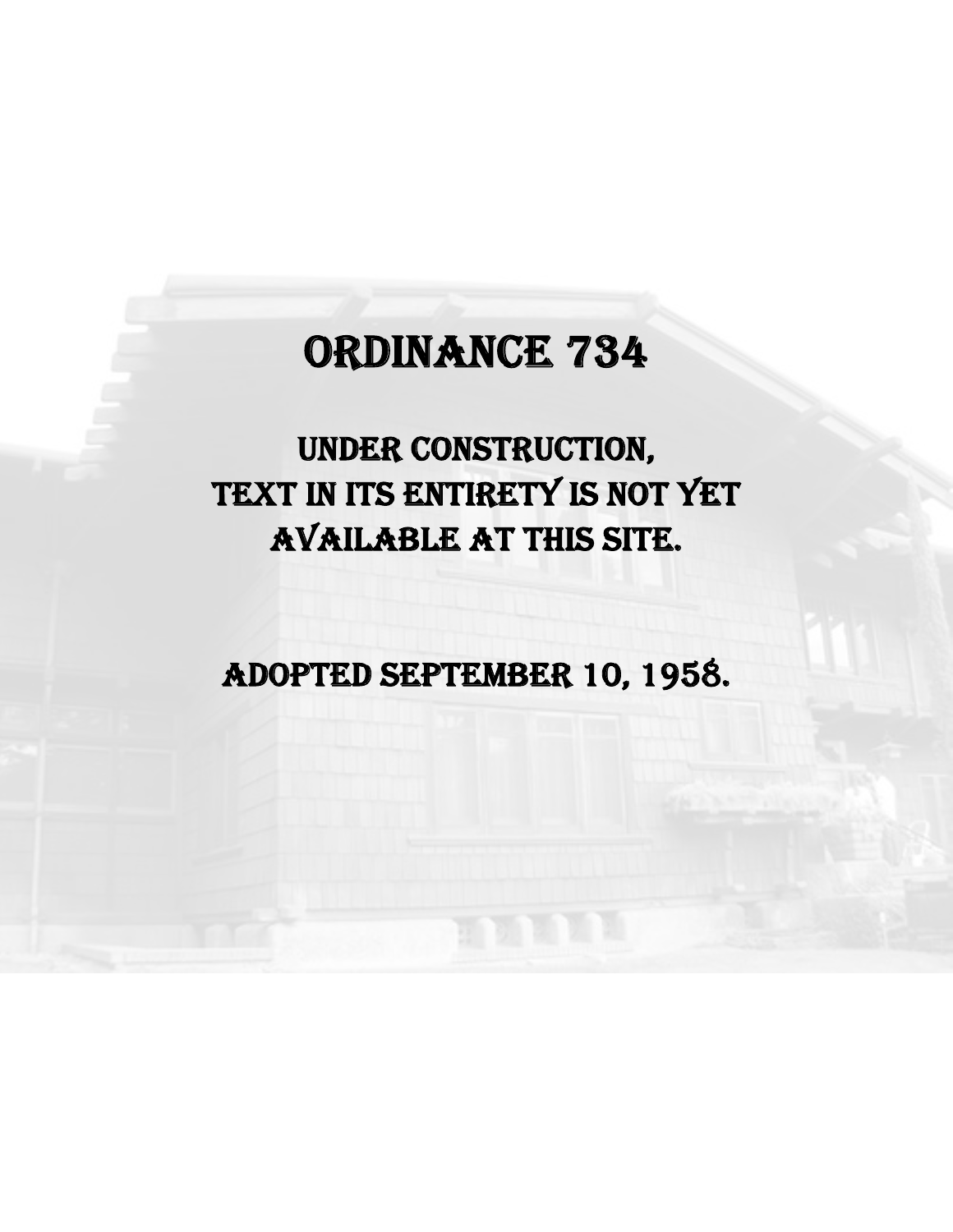BOARD OF SUPERVISORS, COUNTY OF VENTURA, STATE OF CALIFORNIA WILDEEDAY, SEPT. 10, 1958 AT 9:00 O'CLOCK A.M. PDST PRESIDIT: SUPERVISOR L. A. PRICE, CHAIRMAN. PRESIDING PRLEUNT: SUPERVISOR L. A. PRICE, CHAIRMAN, PRESIDING  $A$ . C. AX, ROBERT G. HALEY AND EDWIN L. CARTY I•• E. HALLOWELL, CLERK; BY SHIRLEY WEEKS, DEPUTY SUPERVISOR JOSEPH N. APPLETON ABSENT

+ + + + + + . + + + +

file

ORD.734

+

ADOPTING ORDINANCE NO. 734, RE UNIFORM<br>DIRECTING I DIRECTING PUBLICATION

An ordinance relating to the Uniform Building Code

is read and presented to the Board at this time, and upon motion of Supervisor Carty , seconded by Supervisor  $Ax$ , and duly carried, it is ordered that the same be passed and adopted as an ordinance of the County of Ventura, to be known as Ordinance No.734 . Upon the roll being called, the members of the Board voted as follows:

Ayes: Supervisor AX, HALEY, CARTY AND PRICE

Noes: None

Absent: Supervisor Appleton

All members of the Board present voting on the passage and adoption of said ordinance, it is hereby declared and ordered that said ordinance is hereby passed and adopted as an ordinance of the County of Ventura, to be known as Ordinance No.734

It is further ordered that said ordinance shall take effect and be in force at the expiration of thirty (30) days from the date hereof and before the expiration of fifteen (15) days the same shall be published, with the names of the members of the Board of Supervisors voting for and against the same, at least once in the oxnard Press-Courier , a newspaper of general circulation printed and published in the County of Ventura, State of California.

|                                                                                                                                                                    | $\ddot{}$ |  |  | $+$                                                                                                                                                                                                                                                                                                                                             | $+$ |  |         |                                     |                 |  |
|--------------------------------------------------------------------------------------------------------------------------------------------------------------------|-----------|--|--|-------------------------------------------------------------------------------------------------------------------------------------------------------------------------------------------------------------------------------------------------------------------------------------------------------------------------------------------------|-----|--|---------|-------------------------------------|-----------------|--|
| STATE OF CALIFORNIA)<br>COUNTY OF VENTURA) SS.                                                                                                                     |           |  |  | I, L. E. HALLOWELL, County<br>Clerk and ex-officio Clerk<br>of the Board of Supervisors                                                                                                                                                                                                                                                         |     |  |         | Dist. Attv. )                       | RECEIVED COPIES |  |
| of the County of Ventura, State of California, here-<br>by certify the above and foregoing to be a true and<br>correct copy of an excerpt from the minutes of said |           |  |  |                                                                                                                                                                                                                                                                                                                                                 |     |  |         | Public Works Clent<br>Bldg. Insp. J |                 |  |
|                                                                                                                                                                    |           |  |  | Board for the meeting of the date first above indi-<br>cated. In witness whereof, I have hereunto set my<br>hand and caused the seal of said Board to be affixed                                                                                                                                                                                |     |  |         | Files (2)                           |                 |  |
|                                                                                                                                                                    |           |  |  | this $_{10+b}$ day of $_{500+\frac{1}{2000+\frac{1}{2000+\frac{1}{2000+\frac{1}{2000+\frac{1}{2000+\frac{1}{2000+\frac{1}{2000+\frac{1}{2000+\frac{1}{2000+\frac{1}{2000+\frac{1}{2000+\frac{1}{2000+\frac{1}{2000+\frac{1}{2000+\frac{1}{2000+\frac{1}{2000+\frac{1}{2000+\frac{1}{2000+\frac{1}{2000+\frac{1}{2000+\frac{1}{2000+\frac{1}{20$ |     |  |         | Xtem 35                             |                 |  |
|                                                                                                                                                                    |           |  |  | L. E. HALLOWELL, Clerk; By Multe //////                                                                                                                                                                                                                                                                                                         |     |  | Deputy. | 0.50 m                              |                 |  |